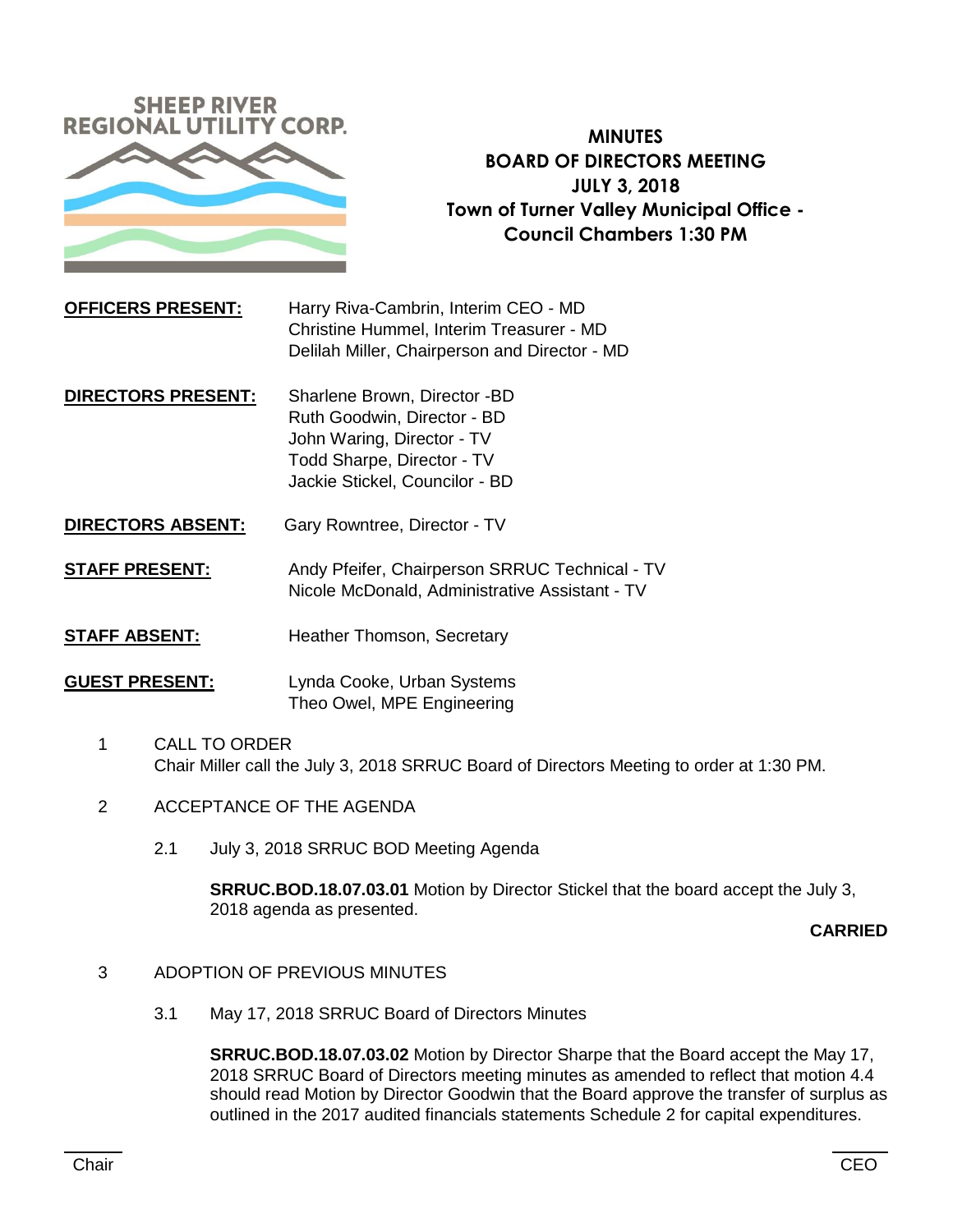### 4 ADMINISTRATIVE/FINANCIAL UPDATE

4.1 2018-2020 Avail Audit Quote

**SRRUC.BOD.18.07.03.03** Motion by Director Waring. that the Board accept the Avail proposal for audit and related services for the years ending December 31, 2018, 2019, and 2020; and further accepts the 2018 \$3,000 cost to prepare the 2018-year end.

## **CARRIED**

4.2 Accounts Payable for Approval

**SRRUC.BOD.18.07.03.04** Motion by Director Goodwin that the Board approve the June Accounts Payable in the amount of \$4,539.90.

### **CARRIED**

# 5 OLD BUSINESS

- 5.1 MD Management and Operations transition and agreement update defer this item to the next meeting
- 5.2 Reserve for Capital Expenditures tabled from previous meeting

**SRRUC.BOD.18.07.03.05** Motion by Director Goodwin. that the Board move to strike from the agenda.

# **CARRIED**

5.3 Water Works Advisory Committee EAB Requirements - meet twice per year

> **SRRUC.BOD.18.07.03.06** Motion by Director Brown that Board agree to schedule a WWAC meeting no later than the end of September to meet the requirements of the EAB order.

# **CARRIED**

5.4 Water Conservation Bylaw Black Diamond/Turner Valley - discussion

**SRRUC.BOD.18.07.03.07** Motion by Director Waring that the Board support the new Turner Valley and Black Diamond water use and conservation bylaw.

**CARRIED**

5.5 Direct Intake Project - AB Environment status update

**SRRUC.BOD.18.07.03.08** Motion by Director Sharpe that the Board direct the SRRUC CAO to send the MPE drafted letter and memo from Stantec on Alberta Environment, requesting a response regarding moving forward on the direct intake project from Dave Gower by July 16, 2018

#### **CARRIED**